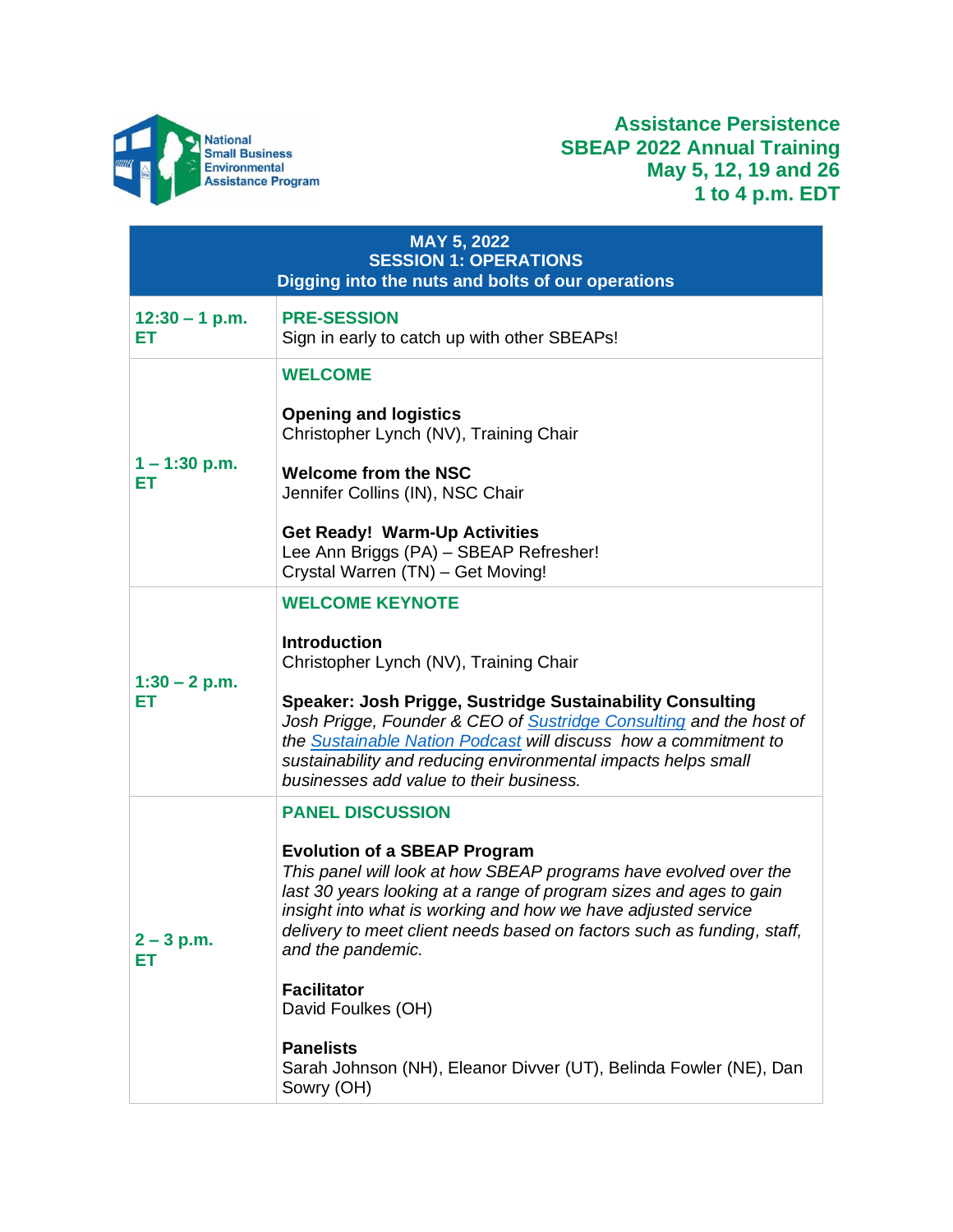| $3 - 3:05$ p.m.<br>EТ                                                                    | <b>STRETCH BREAK</b>                                                                                                                                                                                                                                                                                                                                                                                                                                   |  |
|------------------------------------------------------------------------------------------|--------------------------------------------------------------------------------------------------------------------------------------------------------------------------------------------------------------------------------------------------------------------------------------------------------------------------------------------------------------------------------------------------------------------------------------------------------|--|
| $3:05 - 3:50$ p.m.<br>EТ                                                                 | <b>PANEL DISCUSSION</b><br><b>Program Protocols and SOPs</b><br>This panel will explore how and why some programs have developed<br>specific protocols and SOPs that guide program and client<br>management and look at what is working, not working and what we<br>can learn from each other.<br><b>Facilitator</b><br>Lee Ann Briggs (PA)<br><b>Panelists</b><br>Jennifer Collins (IN), Jeremy Hancher (PA), Nancy Larson (KS),<br>Renee Bashel (WI) |  |
| $3:50 - 4$ p.m.<br>ЕT                                                                    | <b>OPERATIONS WRAP-UP</b><br><b>Open Discussion, Next Steps</b><br>Closing and Day 2 Preview<br>Collect Poll Data - Day 1 Feedback                                                                                                                                                                                                                                                                                                                     |  |
| MAY 12, 2022<br><b>SESSION 2: OPPORTUNITIES</b><br><b>Emerging issues and hot topics</b> |                                                                                                                                                                                                                                                                                                                                                                                                                                                        |  |
| $12:30 - 1$ p.m.<br>EТ                                                                   | <b>PRE-SESSION</b><br>Sign in early to catch up with other SBEAPs!                                                                                                                                                                                                                                                                                                                                                                                     |  |
|                                                                                          | <b>WELCOME BACK</b>                                                                                                                                                                                                                                                                                                                                                                                                                                    |  |
| $1 - 1:10$ p.m.<br>EТ                                                                    | Christopher Lynch (NV), Training Chair<br><b>Charge for Session 2</b><br><b>Emerging Issues Poll</b>                                                                                                                                                                                                                                                                                                                                                   |  |
| $1:10 - 1:40$ p.m.<br>ET                                                                 | <b>EPA Office of Air and Radiation Updates</b><br>Alejandra Nunez, OAR Deputy Assistant Administrator                                                                                                                                                                                                                                                                                                                                                  |  |
| $1:40 - 2:10$ p.m.<br>ET                                                                 | <b>EPA ENFORCEMENT AND COMPLIANCE INITIATIVES</b><br>David Cozad, Region 7                                                                                                                                                                                                                                                                                                                                                                             |  |
| $2:10 - 2:15$<br>ET                                                                      | <b>STRETCH BREAK</b>                                                                                                                                                                                                                                                                                                                                                                                                                                   |  |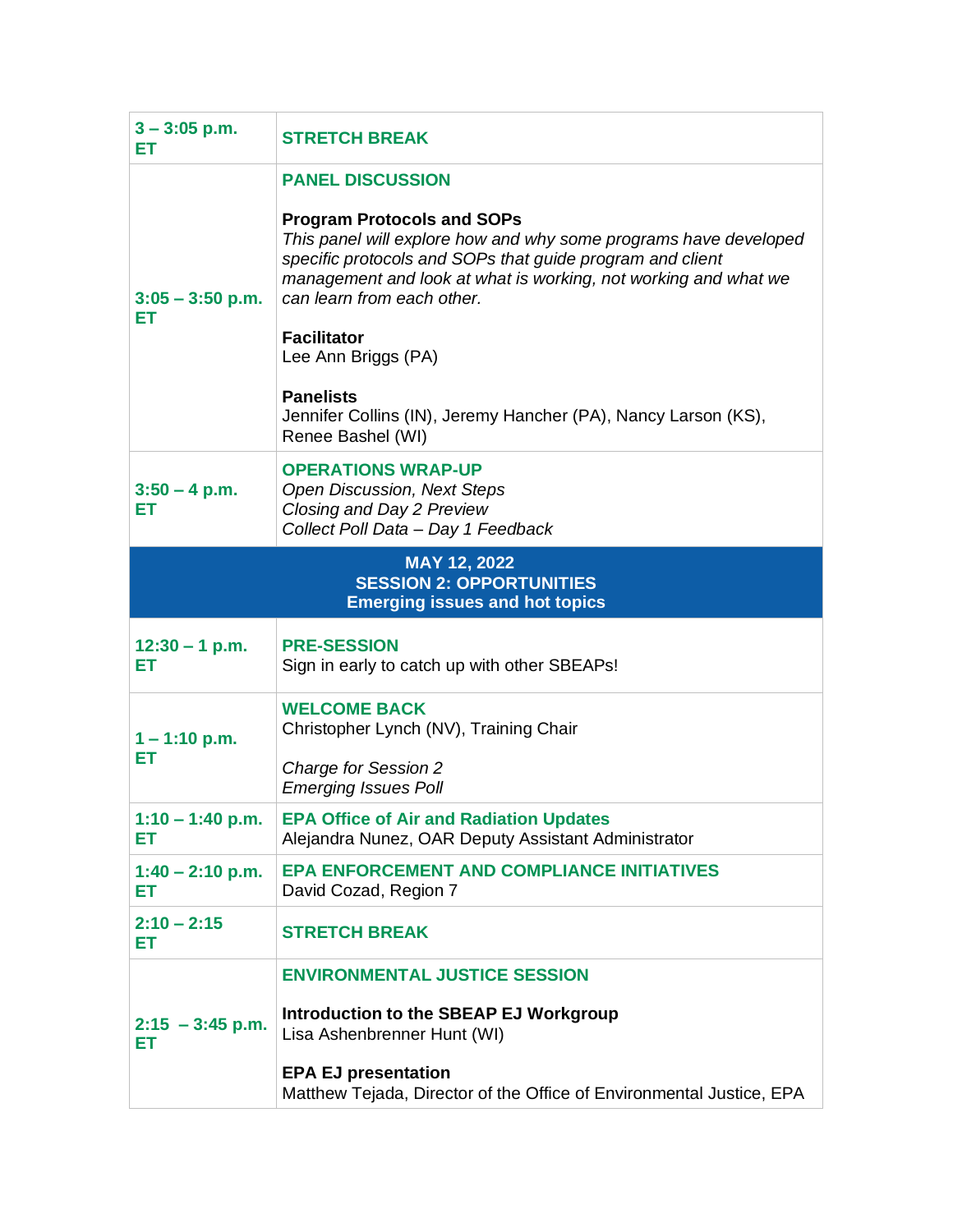|                                                                                     | <b>SBEAPs and Environmental Justice</b><br>Tony Pendola (NC) and Jenifer Dixon (MI)                                                                                                                                                                                                                                                                                                                                       |  |
|-------------------------------------------------------------------------------------|---------------------------------------------------------------------------------------------------------------------------------------------------------------------------------------------------------------------------------------------------------------------------------------------------------------------------------------------------------------------------------------------------------------------------|--|
| $3:45 - 4$ p.m.<br>EТ                                                               | <b>OPPORTUNITIES WRAP-UP</b><br><b>Open Discussion, Next Steps</b><br>Closing and Day 3 Preview<br><b>Collect Poll Data - Outcomes</b>                                                                                                                                                                                                                                                                                    |  |
| MAY 19, 2022<br><b>SESSION 3: REFLECTIONS</b><br><b>Results and accomplishments</b> |                                                                                                                                                                                                                                                                                                                                                                                                                           |  |
| $12:30 - 1$ p.m.<br>ЕT                                                              | <b>PRE-SESSION</b><br>Sign in early to catch up with other SBEAPs and be a part<br>of our group photo!                                                                                                                                                                                                                                                                                                                    |  |
| $1 - 1:20$ p.m.<br>ЕT                                                               | <b>EPA WELCOME</b><br>Jon Monger, EPA Assistant Deputy Administrator                                                                                                                                                                                                                                                                                                                                                      |  |
| $1:20 - 1:50$ p.m.<br>EТ                                                            | <b>PANEL DISCUSSION</b><br><b>SBEAP Economic Impact</b><br>Longtime SBEAP participants and partners discuss challenges and<br>strategies for surviving the economic downturn, regulatory changes<br>and other impacts.<br>Panelists: Dale Kaplan, Kaplan Careful Cleaners; and Marci Kinter,<br>Vice President of Government & Regulatory Affairs at PRINTING<br><b>United Alliance</b><br>Facilitator: Chris Lynch (NV)  |  |
| $1:50 - 2:50$ p.m.<br>EТ                                                            | <b>PANEL DISCUSSION</b><br><b>Program Accomplishments</b><br>This panel of state program experts will highlight accomplishments will<br>discuss new and ongoing services, tools and outreach efforts that<br>have benefited their programs and the local economy.<br><b>Panelists</b><br>Tony Pendola (NC), Jennifer Wittenburg (IA), Jenifer Dixon (MI),<br>Kaitlin Urso (CO)<br><b>Facilitator</b><br>Troy Johnson (MN) |  |
| $2:45 - 3$ p.m.<br>EТ                                                               | <b>STRETCH BREAK</b><br>Get ready to celebrate our award winners!                                                                                                                                                                                                                                                                                                                                                         |  |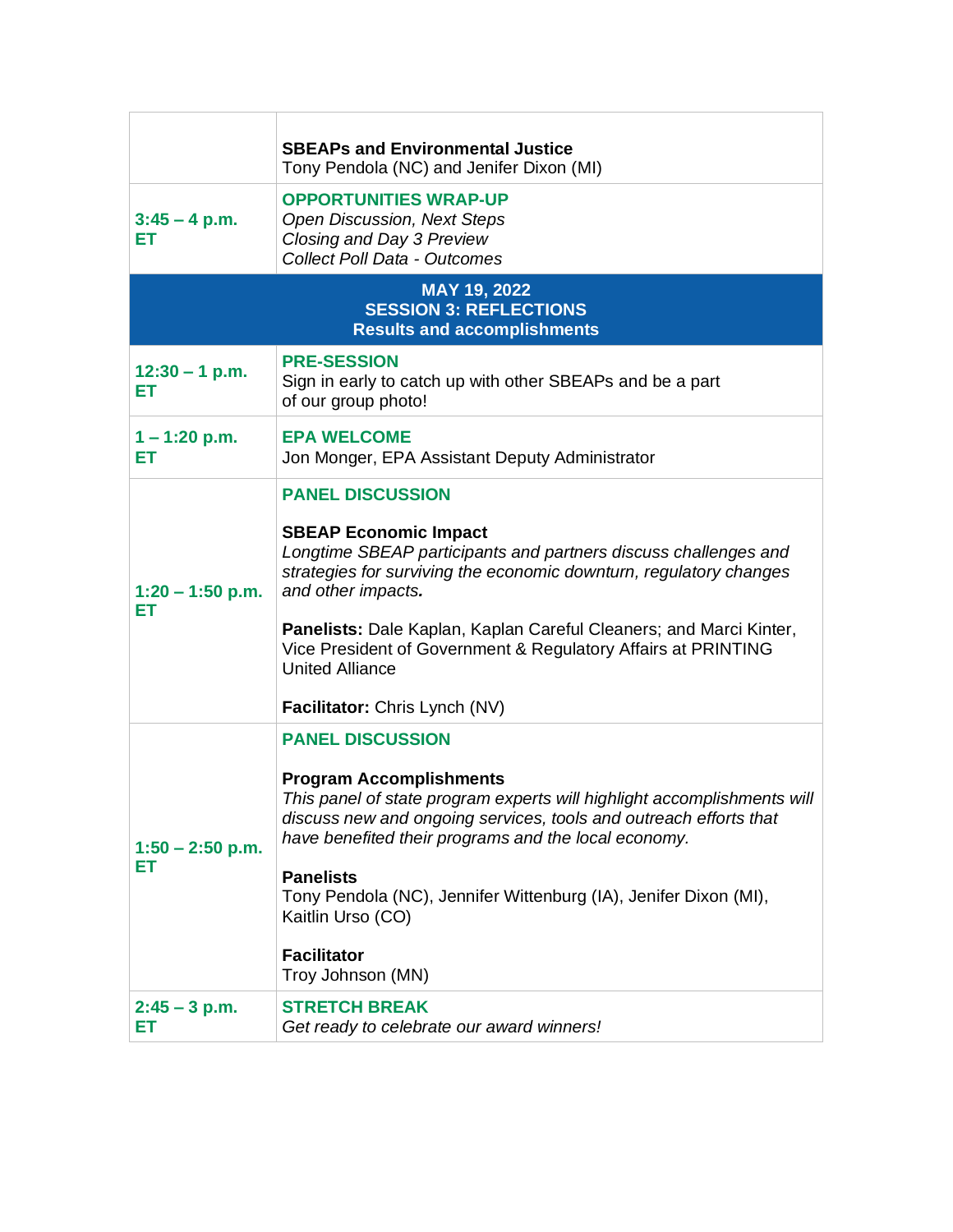| $3 - 3:45$ p.m.<br>ЕT<br>$3:45 - 4$ p.m.<br>ЕT                     | <b>STATE SBEAP/SBO AWARDS PRESENTATION</b><br>Bring your own snack and drink to this reception and celebration.<br>Highlights of past awards/nominees (15 minutes)<br>Award ceremony (30 minutes)<br><b>Master of Ceremonies</b><br>Renee Lesjak Bashel (WI)<br><b>REFLECTIONS WRAP-UP</b><br><b>Open Discussion, Next Steps</b><br>Closing and Day 4 Preview |  |
|--------------------------------------------------------------------|---------------------------------------------------------------------------------------------------------------------------------------------------------------------------------------------------------------------------------------------------------------------------------------------------------------------------------------------------------------|--|
|                                                                    | <b>Collect Poll Data - Outcomes</b>                                                                                                                                                                                                                                                                                                                           |  |
| MAY 26, 2022<br><b>SESSION 4: ASPIRATIONS</b><br>The next 30 years |                                                                                                                                                                                                                                                                                                                                                               |  |
| $12:30 - 1$ p.m.<br>ET                                             | <b>PRE-SESSION</b><br>Sign in early to catch up with other SBEAPs!                                                                                                                                                                                                                                                                                            |  |
| $1 - 1:10$ p.m.<br>ЕT                                              | <b>WELCOME BACK</b><br>Christopher Lynch (NV), Training Chair                                                                                                                                                                                                                                                                                                 |  |
| $1:10 - 1:40$ p.m.<br>ET                                           | <b>MOTIVATIONAL TALK</b><br>TBD                                                                                                                                                                                                                                                                                                                               |  |
| $1:40 - 2:15$ p.m.<br>ЕT                                           | <b>EPA STRATEGIC PLANS/DIRECTIONS</b><br>Directions for the US EPA Small Business Ombudsman's Office<br>discussion<br>Paula Hoag<br><b>Draft Small Business Handbook - OAQPS</b><br>Rhonda Wright                                                                                                                                                             |  |
| $2:15 - 2:20$ p.m.<br>ET.                                          | <b>STRETCH BREAK</b>                                                                                                                                                                                                                                                                                                                                          |  |
| $2:20 - 2:50$ p.m.<br>ET                                           | <b>CLIMATE CHANGE</b><br><b>Role of SBEAP and small businesses</b><br>What can the SBEAP network do to contribute?<br>Initiatives in California – what is replicable in other states?<br>Climate change tool/website, National Compliance Assistance<br><b>Centers</b>                                                                                        |  |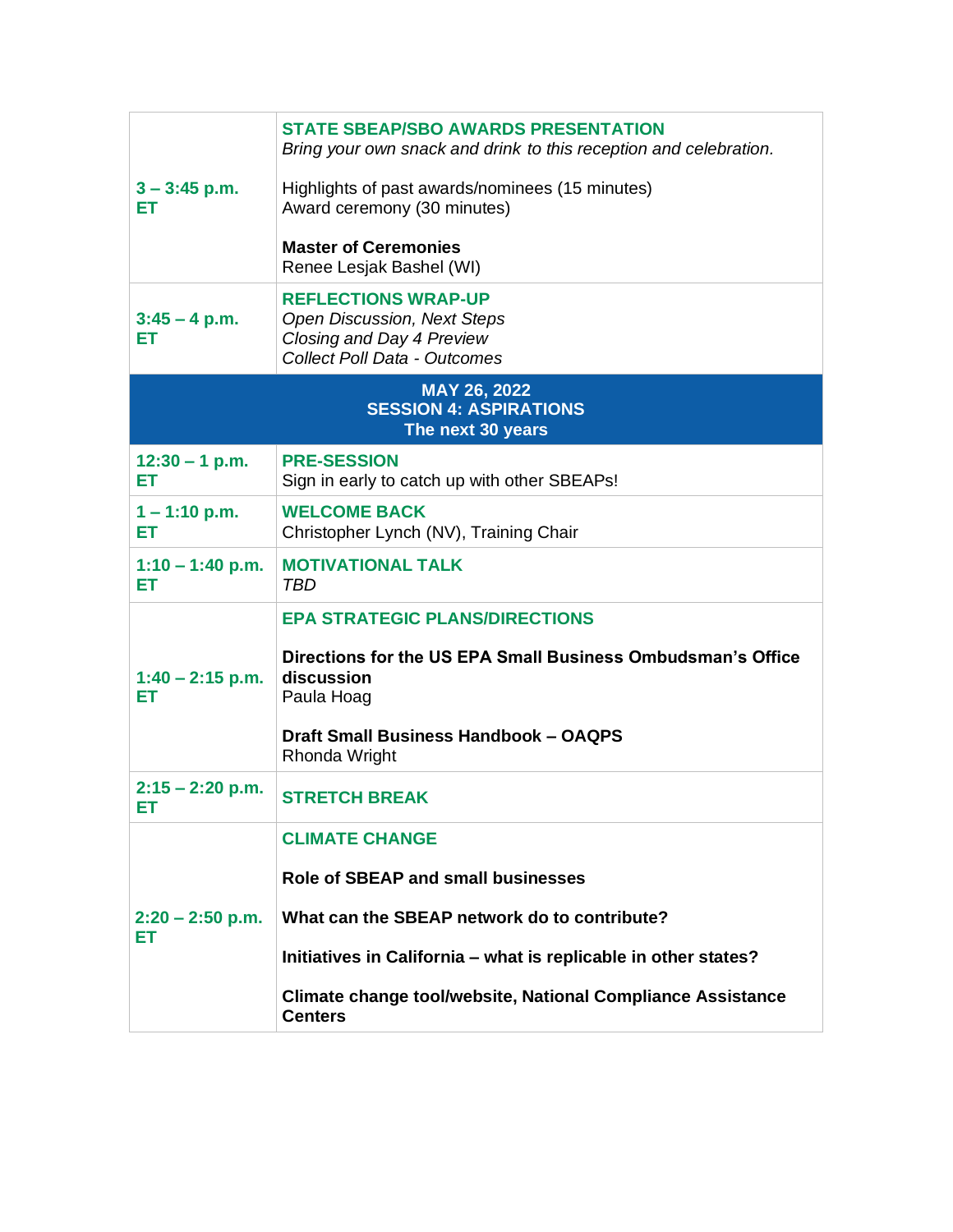|                          | <b>NSC STRATEGIC PLANNING SESSION</b>                                                                                         |
|--------------------------|-------------------------------------------------------------------------------------------------------------------------------|
| $2:50 - 3:45$ p.m.<br>ЕT | Recap of 2022 conference<br>Taking the information and using it to chart our directions forward                               |
|                          | Strategic Planning discussion kickoff (will feed into June NSC<br>meeting)<br>Jennifer Collins (IN) and Donovan Grimwood (TN) |
|                          | <b>REFLECTIONS WRAP-UP &amp; CLOSING REMARKS</b>                                                                              |
| $3:45 - 4$ p.m.<br>FТ    | <b>Poll Attendees - Future Trainings</b>                                                                                      |
|                          | Spring 2023 National Training, Lake Tahoe, NV                                                                                 |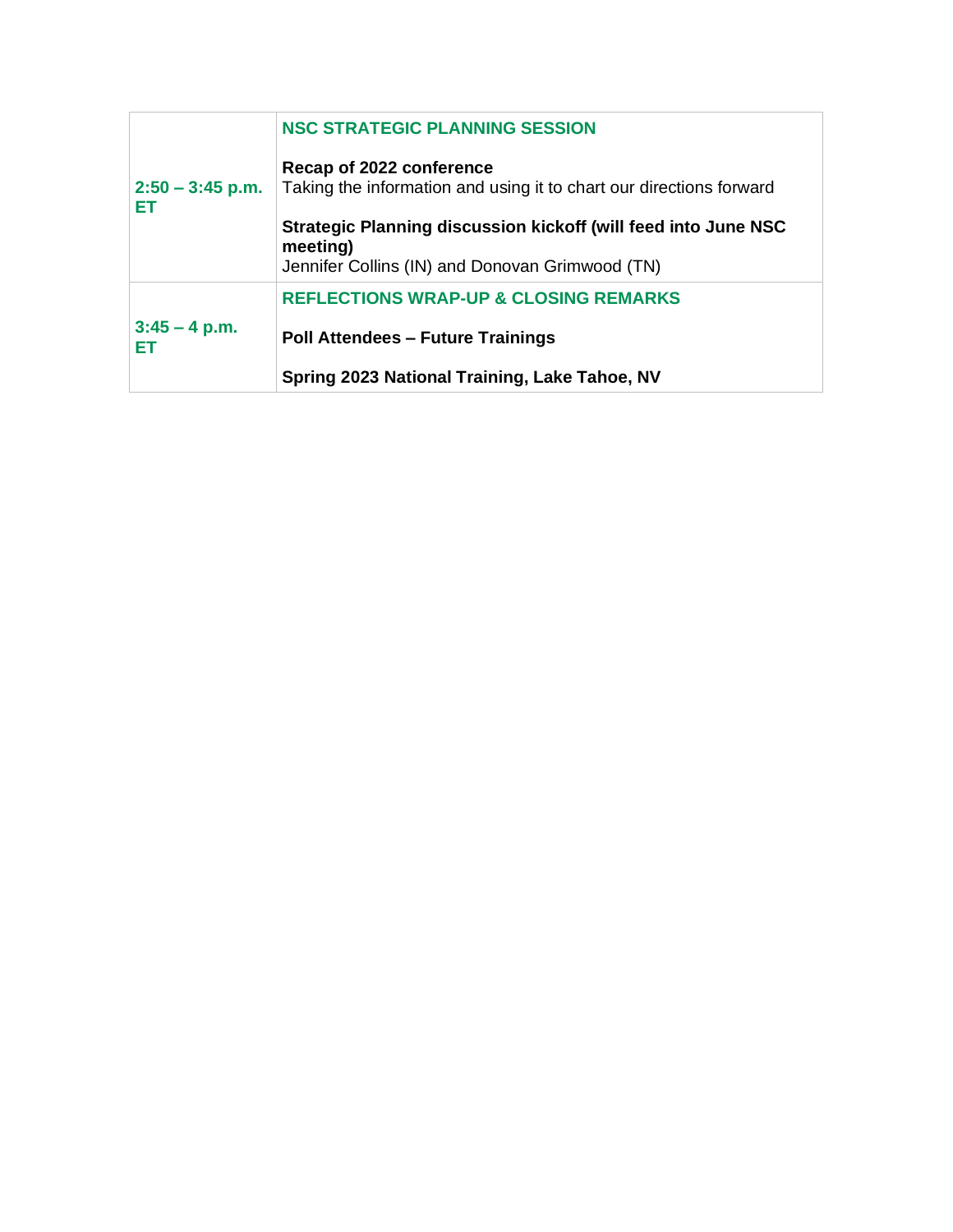## **SBEAP Annual Training 2022 Speaker Bios**

#### **May 19, 2022**

**Jon Monger:** Jon Monger serves as the Assistant Deputy Administrator of the United States Environmental Protection Agency, where he oversees agency policy, management, and operational priorities.

Jon has been working on environmental issues throughout his career, which has included service as Counsel to a presidential commission formed to investigate the 2010 Deepwater Horizon Oil Spill, as EPA's White House Liaison under President Barack Obama, as a policy advisor in EPA's Office of Transportation and Air Quality, and as Oversight Counsel to the U.S. House of Representatives Committee on Energy and Commerce. Jon has also worked as an advisor to the Association of State Democratic Chairs, Democratic National Committee, and Michigan Democratic Party.

Jon received his B.A. from the University of Michigan and graduated *magna cum laude* from the Catholic University of America Columbus School of Law. During law school, he clerked for the U.S. Department of Justice Environment and Natural Resources Division and the Honorable James J. Brady of the Middle District of Louisiana. Jon is originally from Cincinnati, Ohio and lives in Washington, DC.

**Marci Kinter:** Marci Kinter is the Vice President – Government & Regulatory Affairs for PRINTING United Alliance, the most comprehensive member-based printing and graphic arts association in the United States. For over 30 years, Ms. Kinter has worked to help the printing industry understand its regulatory compliance obligations, both environmental and safety. Through the years, Ms. Kinter has been fortunate to work with representatives from many of the Small Business Environmental Assistance programs to develop and offer programs for and about the printing industry.

**Dale Kaplan:** Small Business Owner, Kaplan's Careful Cleaners, Chair of Pennsylvania's small Business Compliance Advisory Committee

**Chris Lynch:** Chris is a nationally recognized expert on small business environmental and energy issues. Prior to joining UNR's BEP in January 2011, he launched and managed a similar program for 13 years at the Wharton School of the University of Pennsylvania. He has served as an adviser to organizations including the Center for the Small Business and the Environment, Environmental Defense Fund, and the Pew Center on Global Climate Change. Chris also worked at the National Defense Center for Environmental Excellence where he educated defense facilities and contractors on environmental compliance requirements and pollution prevention strategies for meeting those requirements. Chris provides overall management direction for the Business Environmental Program and its pollution prevention activities.

**Kaitlin Urso:** Kaitlin Urso is an environmental consultant with the Colorado Department of Public Health and Environment that specializes in helping small businesses reduce their environmental impacts and comply with regulations. She has 11 years of technical environmental experience and a mechanical engineering degree from the University of Colorado. Kaitlin's work has been featured in Wall Street Journal, Forbes, CNN, NPR, Science Magazine, and countless other media publications.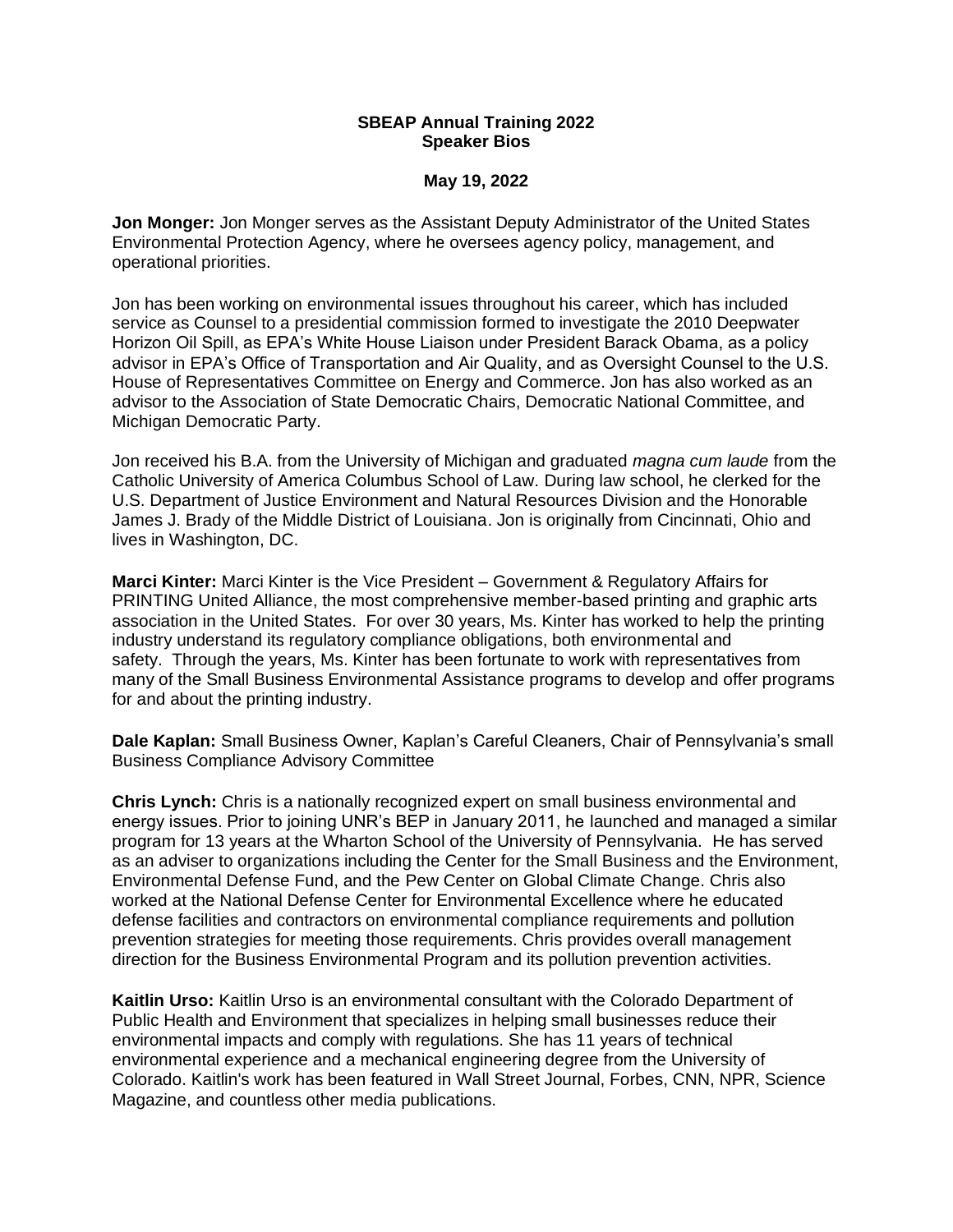**Tony Pendola:** Tony is the SBO/SBEAP for NC. He is a past-chair of the NSC and still serves on it and the board of his local chapter of A&WMA. Before joining the SBEAP, he was an air quality permit engineer and a consultant. He and his wife also run a wedding venue and the nation's largest children's consignment store.

**Troy Johnson:** Small Business Environmental Assistance Program Coordinator, Minnesota Pollution Control Agency

**Jennifer Wittenburg:** Jennifer Wittenburg is the program manager for the Iowa Air Emissions Assistance Program (IAEAP) which serves as the SBEAP for the state of Iowa. She has been in this role since 2016 but has been working with the SBEAP program since 2007. As program manager, Jennifer works closely with the Iowa Department of Natural Resources (DNR) and IAEAP staff to ensure requirements of the program are not only met, but that the program continues to provide resourceful assistance and tools for Iowa small businesses' air emission needs.

**Jenifer Dixon:** Jenifer is a graduate of the Lyman Briggs College at Michigan State University. She served the State of Michigan as an air quality inspector for over 15 years before transitioning to the Small Business Environmental Assistance Program. This program provides non-regulatory assistance to businesses. Jenifer provides one-on-one assistance as well as supporting EGLE's Air Quality Division in a variety of roles, including communication, training and outreach, public meetings, and working closely with EGLE's diverse stakeholders.

# **May 12, 2022**

**Alejandra Nunez**: Alejandra Nunez is the Deputy Assistant Administrator for Mobile Sources, Office of Air and Radiation at the U.S. Environmental Protection Agency. Prior to being appointed to her current position at the EPA, she served as a senior attorney at the Sierra Club's Environmental Law Program, where her work focused on litigation and regulatory advocacy on federal greenhouse gas and corporate average fuel economy standards for lightand heavy-duty vehicles, carbon dioxide standards for new and existing power plants, state transportation and clean energy policies, and the integration of environmental justice in climate policy.

Before the Sierra Club, Deputy Assistant Administrator Nunez worked as associate counsel at the World Bank's Legal Vice Presidency, advising on public-private partnerships in the energy and water infrastructure sectors. She was also an associate at Morrison & Foerster, representing clients on public trust issues, carbon sequestration projects, and conservation easements, and she taught a seminar on Advanced Energy Law at the Washington College of Law at the American University in Washington, D.C.

**David Cozad**: Dave Cozad's permanent position is the first Director of newly created Enforcement and Compliance Division in EPA Region 7 in Kansas City. He is currently on detail to EPA Headquarters, serving as Acting Deputy Associate Administrator in the Office of Enforcement and Compliance Assurance, a role he is filling until a political appointee for OECA is confirmed by the Senate. Dave was previously Regional Counsel for EPA Region 7 for 10 years and has been with the Agency for 32 years.

**Jenifer Dixon**: Jenifer is a graduate of the Lyman Briggs College at Michigan State University. She served the State of Michigan as an air quality inspector for over 15 years before